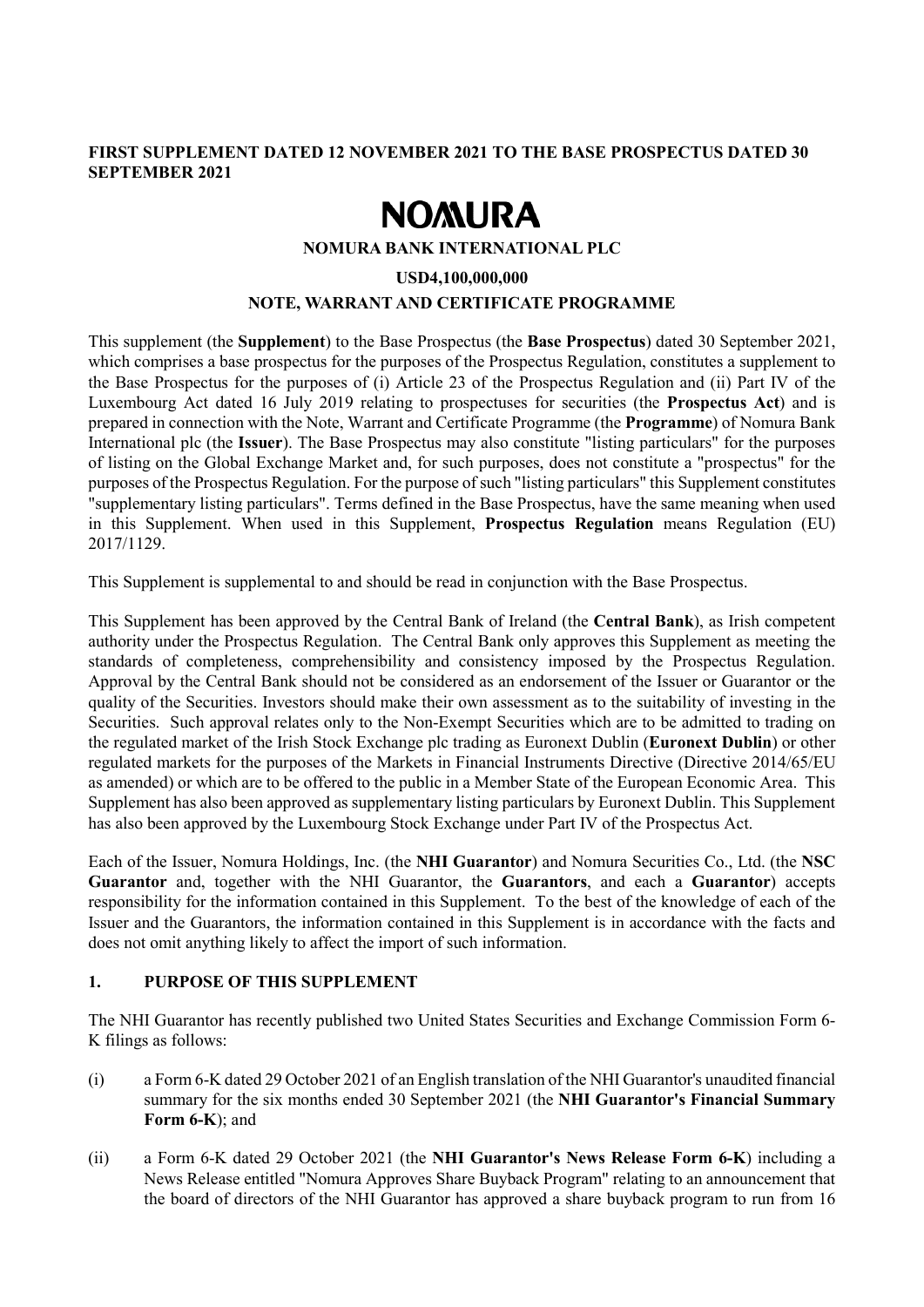November 2021 to 31 March 2022 (excluding the ten business days following the announcement of quarterly financial results (the **Share Buyback News Release**).

The NSC Guarantor has recently published an English translation of the NSC Guarantor's unaudited quarterly financial information for the six months ended 30 September 2021 (the **NSC Guarantor's Quarterly Financial Information**) as referred to in the NHI Guarantor's Financial Summary Form 6-K.

The purpose of this Supplement is (a) to incorporate by reference the NHI Guarantor's Financial Summary Form 6-K, (b) to incorporate by reference the Share Buyback News Release, (c) to incorporate by reference the NSC Guarantor's Quarterly Financial Information and (d) to update the significant change statements in relation to the Guarantors.

# **2. PUBLICATION OF THE NHI GUARANTOR'S FINANCIAL SUMMARY FORM 6-K**

The NHI Guarantor has recently published the NHI Guarantor's Financial Summary Form 6-K.

A copy of the NHI Guarantor's Financial Summary Form 6-K is available at:

[https://www.nomuraholdings.com/investor/library/sec/6k/211029/211029\\_1.pdf](https://www.nomuraholdings.com/investor/library/sec/6k/211029/211029_1.pdf)

By virtue of this Supplement, the NHI Guarantor's Financial Summary Form 6-K is incorporated by reference in, and forms part of, the Base Prospectus.

## **3. PUBLICATION OF THE NHI GUARANTOR'S NEWS RELEASE FORM 6-K**

The NHI Guarantor has recently published the NHI Guarantor's News Release Form 6-K.

A copy of the NHI Guarantor's News Release Form 6-K is available at:

[https://www.nomuraholdings.com/investor/library/sec/6k/211029/211029\\_2.pdf](https://www.nomuraholdings.com/investor/library/sec/6k/211029/211029_2.pdf)

By virtue of this Supplement, the Share Buyback News Release on page 9 of the NHI Guarantor's News Release Form 6-K is incorporated by reference in, and forms part of, the Base Prospectus.

# **4. PUBLICATION OF THE NSC GUARANTOR'S QUARTERLY FINANCIAL INFORMATION**

The NSC Guarantor has recently published the NSC Guarantor's Quarterly Financial Information.

A copy of the NSC Guarantor's Quarterly Financial Information is available at:

[https://www.nomuraholdings.com/company/group/nsc/pdf/2022\\_2q.pdf](https://www.nomuraholdings.com/company/group/nsc/pdf/2022_2q.pdf)

By virtue of this Supplement, the NSC Guarantor's Quarterly Financial Information is incorporated by reference in, and forms part of, the Base Prospectus.

# **5. UPDATE OF THE SIGNIFICANT CHANGE STATEMENTS**

There has been no significant change in the financial position of the Issuer since 31 March 2021. There has been no significant change in the financial performance or position of the NHI Guarantor or the Nomura Group